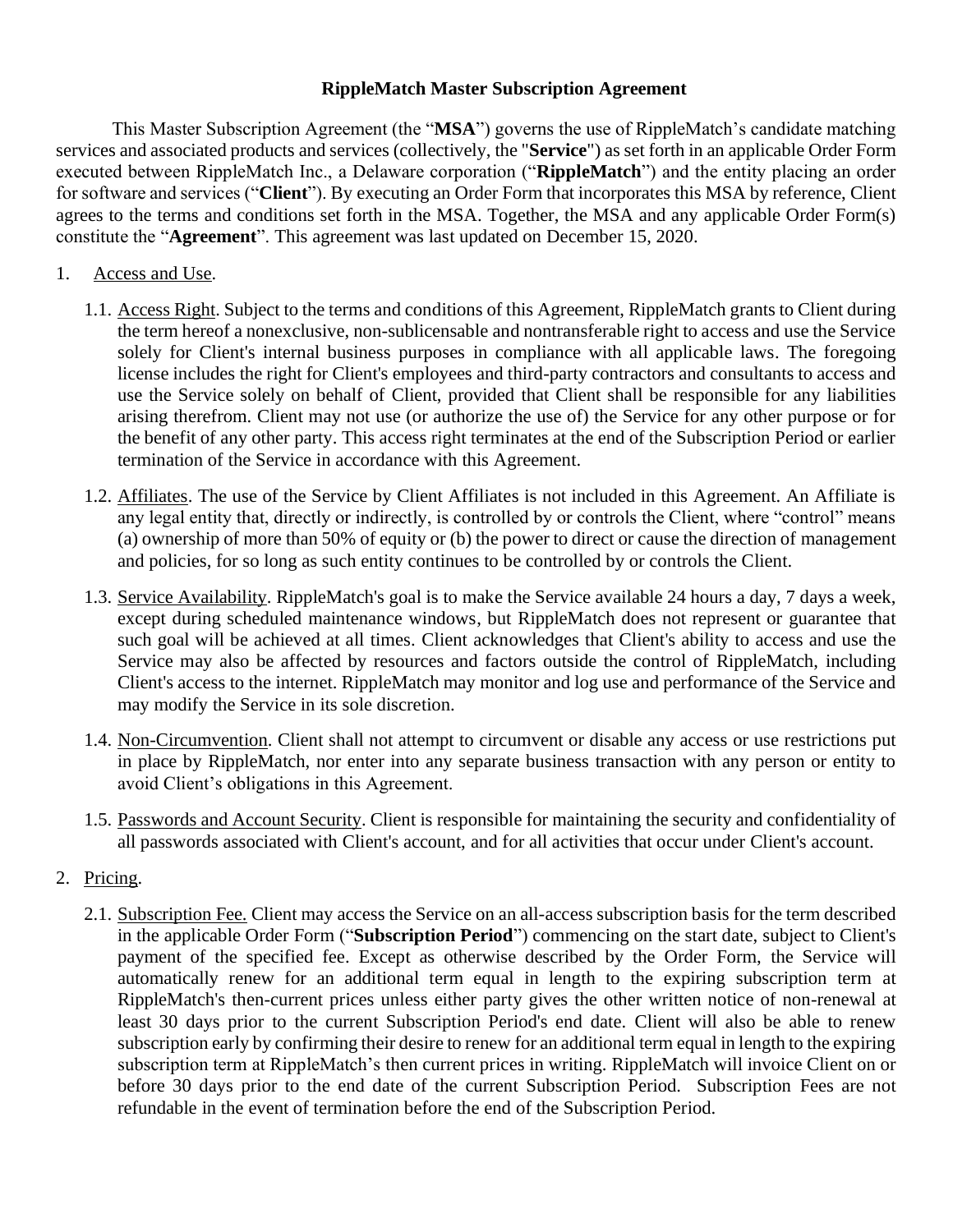- 2.2. Payment. All invoices shall be delivered to Client via email at the address provided by Client. Client shall pay RippleMatch within 30 days of the invoice date. If Client withholds payment of any amount due under an invoice, RippleMatch may suspend Client's access to and use of the Service until the outstanding balance has been paid in full. RippleMatch will restore access to the Service promptly after all outstanding amounts owed have been paid. The fees payable hereunder exclude all applicable sales, use and other taxes, and Client will be responsible for payment of all such taxes, fees, duties and charges, and any related penalties and interest, that may arise from Client's use of the Service.
- 2.3. Taxes. The Subscription Fees stated in the Order Form are exclusive of any federal, state, and local taxes, including sales, use, value-added, or similar transaction taxes (collectively, "**Taxes**"). Client will be responsible for payment of all applicable Taxes associated with Client's purchase of the Service, except for those taxes based on RippleMatch's net income. If RippleMatch has the legal obligation to pay or collect Taxes for which Client is responsible, the appropriate amount will be separately stated on the invoice and paid by Client, unless Client provides RippleMatch with a valid tax exemption certificate authorized by the appropriate taxing authority.
- 2.4. Confidentiality. Client shall maintain the privacy and confidentiality of (a) any confidential or proprietary information, source code, software tools, designs, schematics, plans or any other information relating to any technical or marketing or business plan or financial or personnel information relating to RippleMatch, its present or future products, services, sales, suppliers, clients, employees, investors or business, or any similar information and (b) the identity, personal information and resume of any candidate submitted by RippleMatch to Client in the course of provision of the Services ("**Confidential Information**"). If Client is required by a subpoena or court order to disclose Confidential Information, Client shall provide RippleMatch with prior sufficient notice to allow RippleMatch to seek a protective order.
- 3. Intellectual Property Rights.
	- 3.1. Reservation of Rights. All rights not expressly granted herein are reserved by RippleMatch, including, but not limited to, the unrestricted right to grant access to the Service to third parties in any form anywhere. Nothing in this Agreement is intended by the parties to constitute a sale of software.
	- 3.2. Title. The Service (including the software and associated documentation underlying the Service and the candidate information) are the valuable proprietary and trade secret information and property of RippleMatch or its licensors. Title, ownership rights and intellectual property rights, including but not limited to, copyright and patent rights, in the Service, and all derivatives thereof, shall remain with RippleMatch and its licensors. Client will not take any action to jeopardize, limit or interfere in any manner with such ownership or other rights.
	- 3.3. Marks. The trademarks, logos and service marks ("**Marks**") displayed in the Service and on RippleMatch's website are the property of RippleMatch or third parties. Client shall not use any Mark (or allow the use of any Mark by any of Client's third-party contractors or consultants) without the prior written consent of RippleMatch or applicable third-party owner of the Mark.
	- 3.4. Publicity. RippleMatch may include Client's name and corporate logos on its website, client list, corporate brochure and other printed materials.
	- 3.5. Feedback. Client hereby grants RippleMatch the right to use (without charge) any feedback, ideas or other suggestions communicated by Client to RippleMatch.
- 4. No Warranty.

THE SERVICE AND ANY RELATED SERVICES ARE PROVIDED ON AN "AS IS" AND "AS AVAILABLE" BASIS, WITHOUT WARRANTY OF ANY KIND, WHETHER WRITTEN OR ORAL,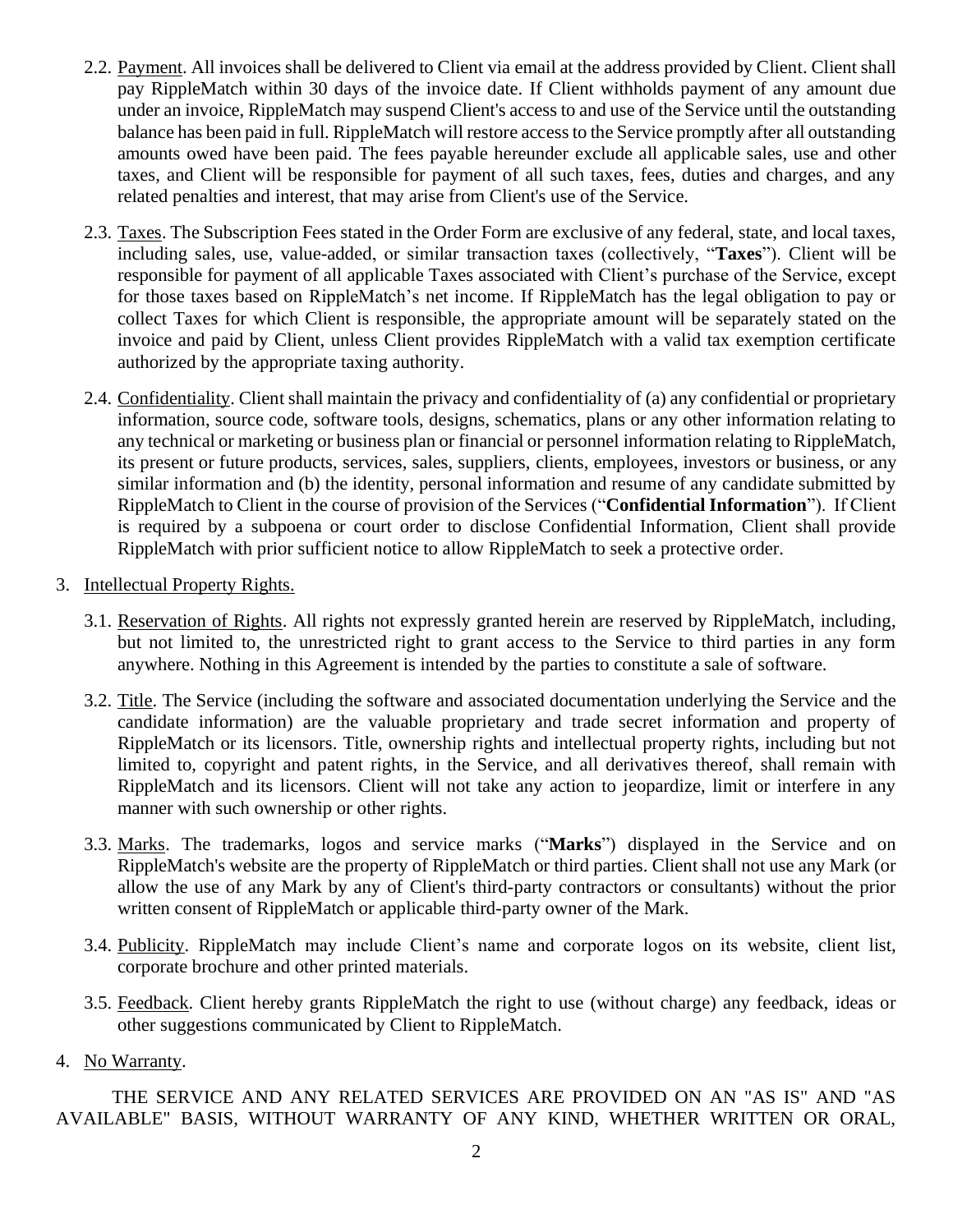EXPRESS OR IMPLIED. RIPPLEMATCH DISCLAIMS ALL IMPLIED WARRANTIES, INCLUDING BUT NOT LIMITED TO ALL WARRANTIES OF TITLE, NON-INFRINGEMENT, MERCHANTABILITY AND FITNESS FOR A PARTICULAR PURPOSE. RIPPLEMATCH DOES NOT REPRESENT OR WARRANT THAT THE SERVICE WILL MEET CLIENT'S NEEDS OR REQUIREMENTS, THAT ANY INFORMATION OBTAINED THROUGH USE OF THE SERVICE WILL BE ACCURATE OR RELIABLE, THAT USE OF THE SERVICE WILL BE UNINTERRUPTED, TIMELY, SECURE OR FREE FROM ERROR, OR THAT ALL DEFECTS IN THE SERVICE WILL BE CORRECTED.

- 5. Termination.
	- 5.1. Subject to earlier termination as provided below, this Agreement is for the Initial Service Term as specified in the Order Form.
	- 5.2. In addition to any other remedies it may have, either party may also terminate this Agreement upon thirty (30) days' notice (or without notice in the case of nonpayment), if the other party materially breaches any of the terms or conditions of this Agreement. Upon the expiration or termination of this Agreement, RippleMatch will disable Client's online access to the Service. Customer will pay in full for the Services up to and including the last day on which the Services are provided. All sections of this Agreement which by their nature should survive termination will survive termination, including, without limitation, accrued rights to payment, confidentiality obligations, warranty disclaimers, and limitations of liability.
- 6. Risk of Loss and Limitation of Liability.
	- 6.1. Risk of Loss. Client accepts all risk of loss or damage to the computer systems or other devices of Client and of Client's third-party contractors and consultants, or loss of data, which results from or in connection with use of the Service by Client and/or Client's third-party contractors and consultants.
	- 6.2. Limitation of Liability. IN NO EVENT WILL RIPPLEMATCH BE LIABLE FOR ANY LOST PROFITS; LOSS OR CORRUPTION OF DATA; LOSS OR INTERRUPTION OF BUSINESS, GOODWILL OR REPUTATION; OR FOR ANY OTHER CONSEQUENTIAL, INDIRECT, INCIDENTAL OR SPECIAL DAMAGES OF ANY KIND EVEN IF RIPPLEMATCH HAS BEEN ADVISED OF THE POSSIBILITY OF SUCH DAMAGES. IN NO EVENT WILL RIPPLEMATCH'S TOTAL CUMULATIVE LIABILITY UNDER THIS AGREEMENT FROM ALL CAUSES OF ACTION OF ANY KIND, INCLUDING TORT, CONTRACT, NEGLIGENCE AND STRICT LIABILITY, EXCEED THE AMOUNTS PAID TO RIPPLEMATCH BY CLIENT FOR ACCESS TO THE SERVICE DURING THE THREE (3) MONTHS IMMEDIATELY PRIOR TO THE DATE THE CLAIM AROSE. Client acknowledges and agrees that the foregoing limitations of liability are essential elements of the bargain and that in the absence of such limitations, the financial and other terms of this Agreement would be substantially different.
- 7. Indemnification.
	- 7.1. Client acknowledges that by making the Service available, RippleMatch does not assume any responsibility or liability for the risks associated with Client's business. Client shall defend, indemnify and hold harmless RippleMatch and its affiliates, officers, directors, employees, agents and representatives from and against all claims by third parties arising out of or relating in any way to the conduct of Client's business or the use of or inability to use the Service, and all associated losses, costs, damages and settlements, including legal fees and expenses.
	- 7.2. RippleMatch shall hold Client harmless from liability to third parties resulting from infringement by the Service of any United States patent or of any copyright or from misappropriation of any trade secret, provided RippleMatch is promptly notified of any and all threats, claims and proceedings related thereto